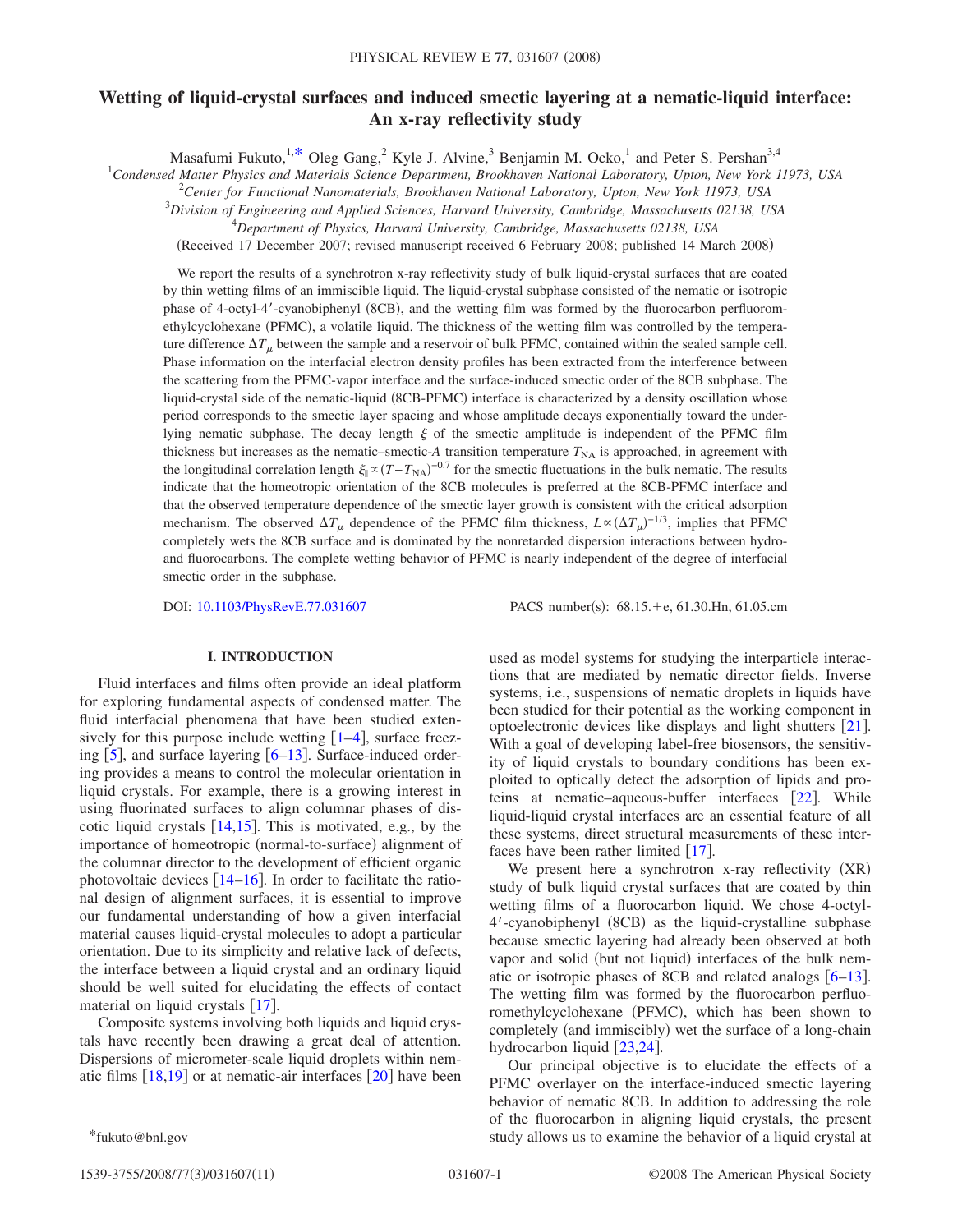an interface with a *liquid*  $\lceil 17 \rceil$  $\lceil 17 \rceil$  $\lceil 17 \rceil$ . In particular, interference between the reflections from the liquid-vapor interface and the underlying liquid crystal provides more definitive phase information on the induced smectic order than was available in the previous measurements on the free surface of other liquid crystals  $[7,9,10]$  $[7,9,10]$  $[7,9,10]$  $[7,9,10]$  $[7,9,10]$ . On the basis of the electron density profiles extracted from XR, we will show that the homeotropic orientation is preferred for the 8CB molecules that are in contact with the fluorocarbon; this in turn induces critical adsorption of smectic layers at the nematic-8CB–PFMC interface. The results will be contrasted with our previous observation that the adsorption of PFMC completely suppresses the surface freezing of an *n*-alkane  $\left[23\right]$  $\left[23\right]$  $\left[23\right]$ .

The second objective is to extend the study of wetting phenomena to those involving a liquid-crystalline subphase. The surface of a liquid crystal near a bulk phase transition provides an opportunity to study how the wetting behavior may be influenced by the variable degree of structural order just below the interface. Our results indicate that PFMC completely wets the 8CB surface and that the thickening of PFMC films with reduced chemical potential is nearly independent of the degree of induced smectic layering on the 8CB side of the interface.

This paper is organized as follows. Section II provides experimental details. Section III presents the results of XR measurements and data analysis (Sec. III A) and discussions of induced smectic layering (Sec. III B) and wetting behavior (Sec. III C). Section IV summarizes the main conclusions.

#### **II. EXPERIMENTAL DETAILS**

#### **A. X-ray measurements**

X-ray experiments were carried out at beamline X22B of the National Synchrotron Light Source, using the Harvard-BNL liquid surface spectrometer [[25](#page-9-19)] (x-ray wavelength  $\lambda$  $= 1.53$  Å). The relationship between the horizontal sample surface  $(x-y$  plane) and the scattering angles  $(\alpha, \beta, \psi)$  is illustrated in Fig.  $1(a)$  $1(a)$ . The difference between the scattered and incident wave vectors defines the wave vector transfer **q =k**<sub>out</sub>−**k**<sub>in</sub>. Its surface-normal (*z* axis) and surface-parallel components are given by  $q_z = k[\sin(\alpha) + \sin(\beta)], q_x$  $= k \cos(\beta) \sin(\psi)$ , and  $q_y = k[\cos(\beta) \cos(\psi) - \cos(\alpha)]$ , respectively, where  $k = 2\pi/\lambda$ . In XR, the intensity *I* reflected from the surface at the specular condition ( $\beta = \alpha$ ,  $\psi = 0$ ;  $q_{xy} = 0$ ) is measured as a function of the incident angle  $\alpha$  or wave vector transfer  $q_z = 2k \sin(\alpha)$ ; see Fig. [1](#page-1-0)(b). Typical detector slit settings corresponded to angular acceptance of  $\Delta \beta = 0.14^{\circ}$ and  $\Delta \psi$ = 0.14°, or, equivalently, reciprocal-space resolutions of  $\Delta q_x \approx k \Delta \psi = 0.010 \text{ Å}^{-1}$ ,  $\Delta q_y \approx k \sin(\beta) \Delta \beta = (q_z/2) \Delta \beta$  $= 0.0013q_z$ , and  $\Delta q_z \approx k\Delta\beta = 0.010 \text{ Å}^{-1}$ . The reported signal is the difference between the intensity measured at the specular position  $(\psi=0)$  and the background intensity measured at  $\psi$  offsets of  $\psi_b = \pm 0.15^\circ$ . The background-subtracted intensity was normalized to the incident beam to obtain the reflectivity  $R(q_z) = I(q_z)/I_0$ . For the surfaces and settings used in the present study, the contribution of the capillary-wave diffuse scattering to the measured background is insignificant as compared to the specular contribution and therefore neglected in the analysis below.

<span id="page-1-0"></span>

FIG. 1. (a) Surface x-ray scattering geometry. (b) Specular x-ray reflectivity geometry and an illustration of a wetting film (PFMC) of thickness  $L$  on the surface of a bulk liquid crystal  $(8CB)$  with induced smectic layers of spacing *d*. The average electron density profile  $\langle \rho(z) \rangle$  along the interface normal is shown on the right.

#### **B. Wetting chamber, materials, and sample preparation**

The wetting chamber  $[23,24]$  $[23,24]$  $[23,24]$  $[23,24]$  consisted of two concentric temperature-controlled cells. The hermetically sealed inner copper cell contained the sample (PFMC film on a puddle of 8CB) in the middle and a bulk reservoir of wetting liquid (PFMC) at the bottom, such that the surface to be wetted was approximately  $\sim$  50 mm above the cell bottom. The thickness of the wetting film was varied by controlling the temperature difference  $\Delta T_{\mu} = T - T_{\text{res}} > 0$  between the sample and the reservoir  $\left[23,24,26-29\right]$  $\left[23,24,26-29\right]$  $\left[23,24,26-29\right]$  $\left[23,24,26-29\right]$  $\left[23,24,26-29\right]$  $\left[23,24,26-29\right]$ , using the setup described in Ref.  $\lceil 24 \rceil$  $\lceil 24 \rceil$  $\lceil 24 \rceil$ .

PFMC (Fluka, 97%) and 8CB (Frinton Laboratories, 99%) were used as received. The liquid crystal was supported on a flat Pyrex disk (Swift Glass Co., 51 mm diameter, 1 mm thick, parallel ground, and polished) that was cleaned and then treated with *N*,*N*-dimethyl-*N*-octadecyl-3 aminopropyltrimethoxysilyl chloride DMOAP; United Chemical Technologies) [[10](#page-9-18)[,11](#page-9-22)[,30](#page-9-23)].

The inner cell and internal parts were cleaned as described previously  $[24]$  $[24]$  $[24]$ . The DMOAP-coated Pyrex flat was mounted onto a copper disk with a shallow circular trough such that the glass fitted closely in the trough and was pressed against the copper surface for good thermal contact. The copper trough had been cleaned with organic solvents and a 3-min soak in a solution of  $H_2SO_4$ ,  $HNO_3$ , and water  $(20\%:10\%:70\%$  by volume), followed by a thorough rinse with ultrapure water and drying on a heating plate. With the mounted sample holder in place, the sample platform was heated above the nematic-isotropic (NI) transition temperature  $T_{\text{NI}} \approx 40$  °C of 8CB [[13,](#page-9-4)[31–](#page-9-24)[36](#page-9-25)], and roughly 1 g of 8CB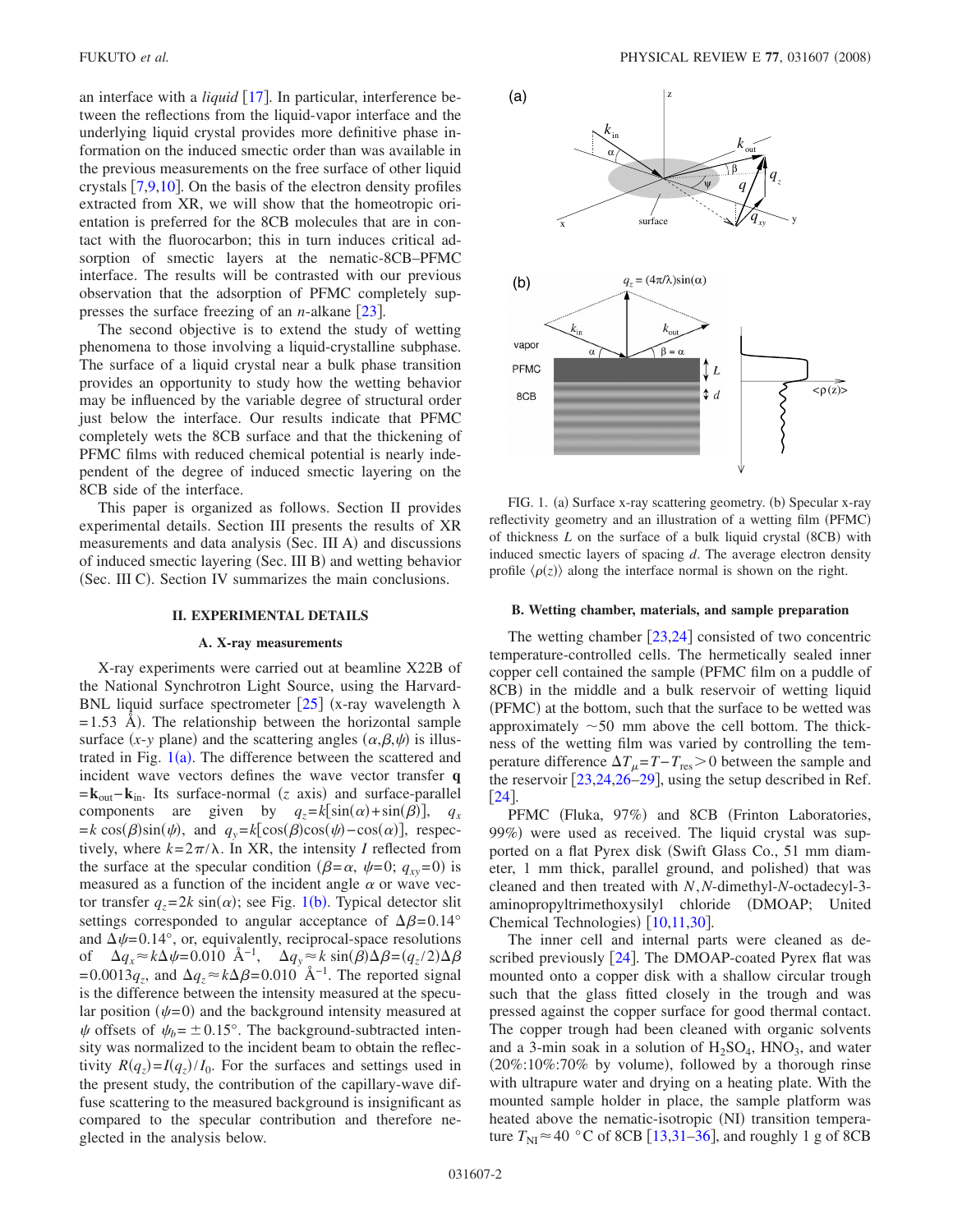<span id="page-2-0"></span>

FIG. 2. Temperature settings at which XR measurements were made on PFMC wetting films on 8CB (open circles). The abscissa  $T-T<sub>NA</sub>$  is the sample temperature relative to the NA transition of 8CB and  $t = T/T_{NA} - 1$  is the associated reduced temperature. The ordinate  $\Delta T_{\mu} = T - T_{\text{res}}$  is the temperature offset between the sample and the PFMC reservoir. The vertical dashed line indicates the transition temperature  $T_{\text{NI}}$  between the nematic (N) and isotropic (I) phases of 8CB.

was spread over the Pyrex disk using a spatula. This resulted in a puddle of liquid (isotropic) 8CB, approximately 40 mm in diameter. The cell was then sealed without PFMC and the entire chamber was mounted on the liquid surface spectrometer. The XR measurements were first carried out on the free surface of pure 8CB.

In order to produce saturated vapor needed to form a wetting film, a reservoir of PFMC was introduced, as described previously  $[24]$  $[24]$  $[24]$ , by injecting 10 ml of PFMC to the cell bottom. After setting the temperatures, the sample was left undisturbed until the film temperature T and offset  $\Delta T_{\mu}$  stabilized, typically for 1–3 h, prior to starting x-ray measurements. At each setting of  $(T, \Delta T_{\mu})$ , indicated in Fig. [2,](#page-2-0) two or more XR scans were taken to ensure that the wetting film was stable.

The nematic–smectic- $A$  (NA) transition temperature  $T_{NA}$ is known to drift slowly with time  $\lfloor 11,37-39 \rfloor$  $\lfloor 11,37-39 \rfloor$  $\lfloor 11,37-39 \rfloor$  $\lfloor 11,37-39 \rfloor$ . Therefore,  $T<sub>NA</sub>$  was checked periodically by heating and cooling the sample across  $T_{NA}$  (typically at  $1-10$  mK/min) and monitoring the diffracted x-ray intensity of the first Bragg peak at  $q_z = q_0 = 2\pi/d = 0.20$  Å<sup>-1</sup>, where the smectic layer spacing is  $d=31.7$  Å for 8CB [[32](#page-9-28)[,37](#page-9-26)[,40](#page-9-29)]. The variations in  $T_{NA}$ , determined by the onset of a significant intensity increase upon cooling or the termination of an intensity drop upon heating, were  $33.31 < T_{NA} < 33.47$  °C (over 36 h) and  $33.45 < T_{NA}$  $<$  33.48 °C (16 h) for two preparations of pure 8CB, and  $33.73 < T_{NA} < 33.77$  °C (40 h) and  $33.32 < T_{NA} < 33.33$  °C (26 h) for two preparations of PFMC-coated 8CB. These values agree with the published values of  $T_{NA}$  $= 33.0 - 33.9$  °C for 8CB (e.g., [[13](#page-9-4)[,31](#page-9-24)-35[,37](#page-9-26)[,40](#page-9-29)]).

<span id="page-2-1"></span>

FIG. 3. (a) Measured Fresnel-normalized specular reflectivity  $R/R_F$  vs  $q_z$  (symbols), obtained from the free surface of bare 8CB at *T*−*T*<sub>NA</sub>=0.03, 0.19, 1.4, 9.0, and 20.9 K (top to bottom), shifted vertically for clarity. The inset shows the linear plot of the same data near the quasi-Bragg peak at  $q_z = q_0 = 0.2 \text{ Å}^{-1}$ . The solid line through each data set represents the best fit from the XR analysis. These XR curves are consistent with the published results  $[7,10]$  $[7,10]$  $[7,10]$  $[7,10]$  for the free surface of nematic 8OCB, an analog of 8CB. (b) The average electron-density profiles  $\langle \rho(z) \rangle / \rho_{\infty}$  for the 8CB-vapor interface, corresponding to the best-fit  $R/R_F$  curves in (a), shifted vertically for clarity. The downward arrow in (b) indicates the position  $z_1 = z_0 + d/4$  of the central plane of the first smectic layer.

#### **III. RESULTS AND DISCUSSION**

### **A. XR results, analysis, and electron density profiles**

Figure  $3(a)$  $3(a)$  shows representative normalized XR data (symbols) for the bare surface of 8CB (i.e., no PFMC). The data for PFMC wetting films on 8CB at different values of  $\Delta T_{\mu}$  are summarized in Figs. [4](#page-3-0)(a)[–4](#page-3-0)(c) for *T*−*T*<sub>NA</sub>=0.7, 3.7, and 19.3 K, respectively. The XR data are shown in terms of the normalized reflectivity  $R(q_z)/R_F(q_z)$ , where  $R_F(q_z)$  is the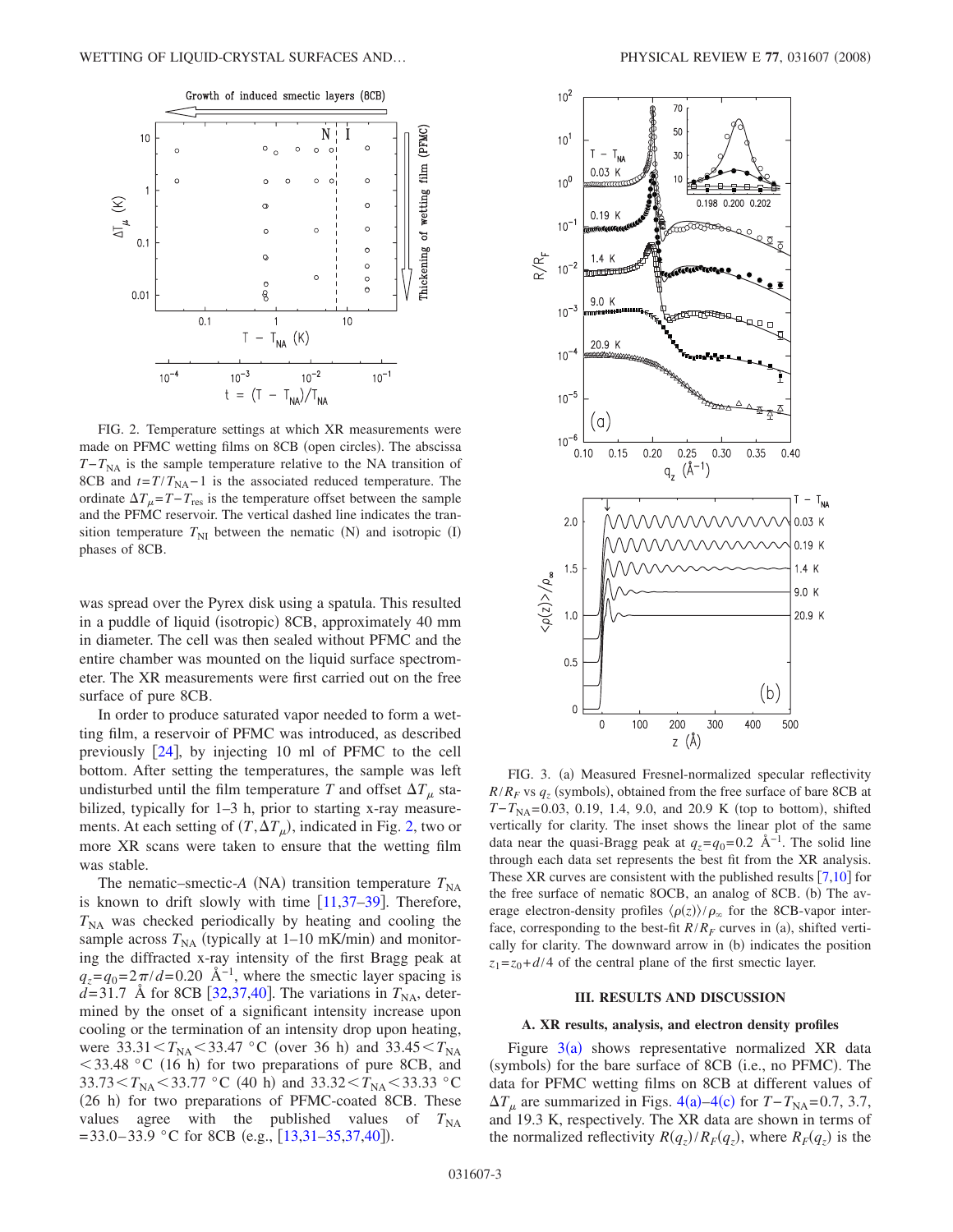<span id="page-3-0"></span>

FIG. 4. (Color online) (a)–(c) Measured Fresnel-normalized reflectivity  $R/R_F$  vs  $q_z$  (symbols), obtained from PFMC-coated surfaces of 8CB at various  $\Delta T_{\mu}$  for *T*−*T*<sub>NA</sub>=(a) 0.7, (b) 3.7, and (c) 19.3 K. The solid line through each data set represents the best fit from the XR analysis. (d)–(f) The average electron-density profiles  $\langle \rho(z) \rangle / \rho_{\infty}$  (solid lines) corresponding to the best-fit *R*/*R<sub>F</sub>* curves in (a)–(c), respectively. In (a)–(f), curves for different  $\Delta T_{\mu}$  are shifted vertically for clarity. In (d)–(f), the PFMC and 8CB contributions to  $\langle \rho(z) \rangle / \rho_{\infty}$  for the highest  $\Delta T_{\mu}$  (bottommost) are indicated by the dashed and dotted lines, respectively, and the downward arrows (above the topmost profiles) indicate the position  $z_1 = z_0 + d/4$  of the central plane of the first smectic layer.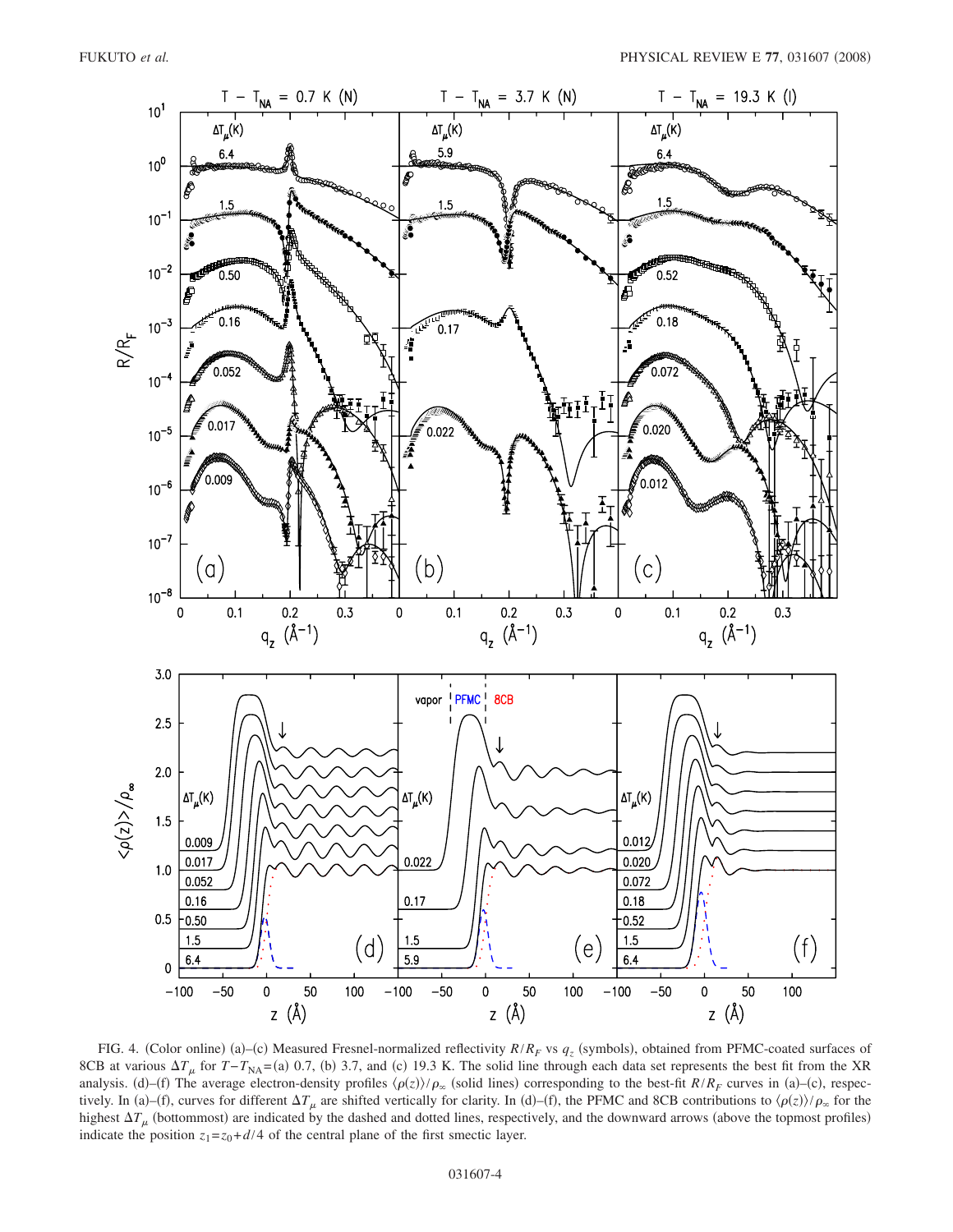<span id="page-4-0"></span>

FIG. 5. Measured  $R(q_z)/R_F(q_z)$  from PFMC-coated 8CB (symbols), emphasizing the  $(T - T_{NA})$ -dependent variation of the feature at  $q_z$ =0.2 Å<sup>-1</sup> for  $\Delta T_{\mu}$ =(a) 5.2–6.4 K and (b) 1.5 K. The solid line through each data set represents the best fit from the XR analysis.

Fresnel reflectivity  $\lceil 41 \rceil$  $\lceil 41 \rceil$  $\lceil 41 \rceil$  that would be obtained for an ideally sharp and flat interface for which the electron density changes discontinuously from zero on the vapor side to the bulk average value  $\rho_{\infty}$  (= $\rho_{8CB}$ ) of the subphase (i.e., 8CB). The factor  $R_F$ , which depends on the critical wave vector  $q_c = 4\sqrt{\pi r_0 \rho_\infty}$  for total reflection with  $r_0$  denoting the classical electron radius  $[41]$  $[41]$  $[41]$ , was calculated by using the *T*-dependent bulk electron density  $\rho_{\infty}(T)$  based on the mass density of 8CB [[33](#page-9-32)]. The estimated value of  $q_c$  is 0.0214 Å<sup>-1</sup> just above  $T_{NA}$  and decreases with increasing *T* to 0.0211 Å<sup>-1</sup> at the highest probed temperature of  $T = 53 \degree C > T_{\text{N}}$ .

As shown in Fig.  $3(a)$  $3(a)$ , the XR data from the bare 8CBvapor interface display a peak at  $q_z = q_0 \approx 0.20 \text{ Å}^{-1}$  that grows sharper and larger in amplitude as  $T-T_{NA}\rightarrow 0^+$ . This behavior, similar to the previous observations at the free surface of nematic 4-octyloxy-4'-cyanobiphenyl (8OCB)  $[7,10,11]$  $[7,10,11]$  $[7,10,11]$  $[7,10,11]$  $[7,10,11]$ , is consistent with the growth of surface-induced smectic layers with a *d* spacing of  $d=2\pi/q_0 \approx 31$  Å.

The presence of a PFMC layer, by contrast, makes the  $q_z$ dependence of the XR curves much more complicated, as shown in Figs.  $4(a) - 4(c)$  $4(a) - 4(c)$ . Qualitatively, the observed  $R/R_F$ interference patterns can be seen as a superposition of two main features. The first feature is centered at  $q_0 \approx 0.20 \text{ A}^{-1}$ , has a shape and a sign that depend on  $\Delta T_{\mu}$ , and becomes sharper in  $q_z$  as  $T-T_{NA}\rightarrow 0^+$ . These characteristics are more clearly evident in Fig. [5,](#page-4-0) showing the  $T-T_{NA}$  dependence of  $R/R_F$  data from the 8CB-PFMC-vapor interface at two different values of  $\Delta T_{\mu}$ . Note that the feature at  $q_0$  is a peak or an antipeak for  $\Delta T_{\mu} = 6$  K [Fig. [5](#page-4-0)(a)], whereas it is a dip followed by a peak for  $\Delta T_{\mu} = 1.5$  $\Delta T_{\mu} = 1.5$  K [Fig. 5(b)]; in both cases, the feature sharpens as  $T$  approaches  $T_{NA}$ . The second feature consists of an oscillation in the amplitude of  $R/R<sub>F</sub>$ 

(Kiessig fringes) whose period in  $q_z$  decreases as  $\Delta T_{\mu} \rightarrow 0^+$ . If the feature at  $q_0$  were absent, the  $R/R_F$  data over  $0 \leq q_z$  $\leq$  0.[4](#page-3-0) Å<sup>-1</sup> [Figs. 4(a)[–4](#page-3-0)(c)] would contain one oscillation maximum for  $0.5 \leq \Delta T_{\mu} \leq 6$  K, two maxima for  $\Delta T_{\mu}$  $\approx$  0.05 K, and three maxima for  $\Delta T_{\mu}$   $\approx$  0.01 K, regardless of *T*−*T*<sub>NA</sub>. This behavior is consistent with the presence of a wetting layer whose thickness increases with decreasing  $\Delta T_{\mu}$ .

The average electron density profile  $\langle \rho(z) \rangle$  along the surface normal has been extracted by fitting model reflectivity curves to the data. The theoretical reflectivity was calculated using  $|42|$  $|42|$  $|42|$ 

$$
\frac{R(q_z)}{R_F(q_z)} = \left| \int dz \frac{d}{dz} \left( \frac{\langle \rho(z) \rangle}{\rho_{\infty}} \right) e^{i\sqrt{q_z q_z z}} \right|^2, \tag{1}
$$

<span id="page-4-1"></span>where  $q_t = \sqrt{q_z^2 - q_c^2}$ . Equation ([1](#page-4-1)) reduces to the well-known Born approximation (BA) expression [[41](#page-9-31)] at large  $q_z \gg q_c$ . However, at small  $q_z$ , Eq. ([1](#page-4-1)) is equivalent to the low- $q_z$  limit of the form based on the distorted-wave Born approximation (DWBA) for a single fluctuating interface  $[42]$  $[42]$  $[42]$ , and therefore provides a more accurate description of  $R(q_z)$  than the BA.

<span id="page-4-2"></span>The model profile that was used to describe the 8CB-PFMC-vapor interface is given by

$$
\frac{\langle \rho(z) \rangle}{\rho_{\infty}} = \phi_1(z) + \phi_2(z) + \phi_3(z)
$$
  
=  $\frac{1}{2} \left[ 1 + \text{erf} \left( \frac{z}{\sqrt{2}\sigma} \right) \right]$   
+  $\Theta(z - z_0)Ae^{-(z - z_0)/\xi} \sin[2\pi(z - z_0)/d]$   
+  $\frac{\phi_L}{2} \left[ \text{erf} \left( \frac{z + L}{\sqrt{2}\sigma} \right) - \text{erf} \left( \frac{z}{\sqrt{2}\sigma} \right) \right],$  (2)

where the Heaviside step function  $\Theta(z-z_0)$  is equal to unity for  $z \ge z_0$  and zero for  $z \le z_0$ . The first two terms  $\phi_1 + \phi_2$  are identical to the model used previously  $[10,11]$  $[10,11]$  $[10,11]$  $[10,11]$  to describe the induced smectic layering at the vapor interface. The errorfunction term  $\phi_1$  would describe the subphase-vapor interface in the absence of an adsorbed film. The exponentially decaying sine term  $\phi_2$  accounts for the induced smectic layers, where  $d$  is the smectic layer spacing,  $\xi$  is the decay length, and *A* is the amplitude of the density oscillation at  $z=z_0$ . The third term  $\phi_3$ , representing an error-function-based "box" layer, accounts for the presence of the PFMC wetting layer, where *L* is the layer thickness and  $\phi_L$  is the layer's electron density relative to the bulk subphase. In order to keep the model as simple as possible, the roughnesses of the 8CB-PFMC and PFMC-vapor interfaces have been set to be equal, so that a single roughness parameter  $\sigma$  is used in all the error functions in Eq.  $(2)$  $(2)$  $(2)$ . Allowing the roughness of the two interfaces to vary independently did not significantly improve the fits.

Substituting Eq.  $(2)$  $(2)$  $(2)$  in Eq.  $(1)$  $(1)$  $(1)$ , the resulting analytical expression for  $R/R_F$  has been used to calculate the model reflectivity curves. For the XR data from a pure 8CB surface (i.e., in the absence of PFMC), five parameters  $A$ ,  $d$ ,  $\xi$ ,  $z_0$ , and  $\sigma$  were varied in the fitting, with  $\phi_L$ =0. For the PFMCcoated 8CB surfaces, six parameters *A*, *d*,  $\xi$ ,  $z_0$ ,  $\sigma$ , and *L*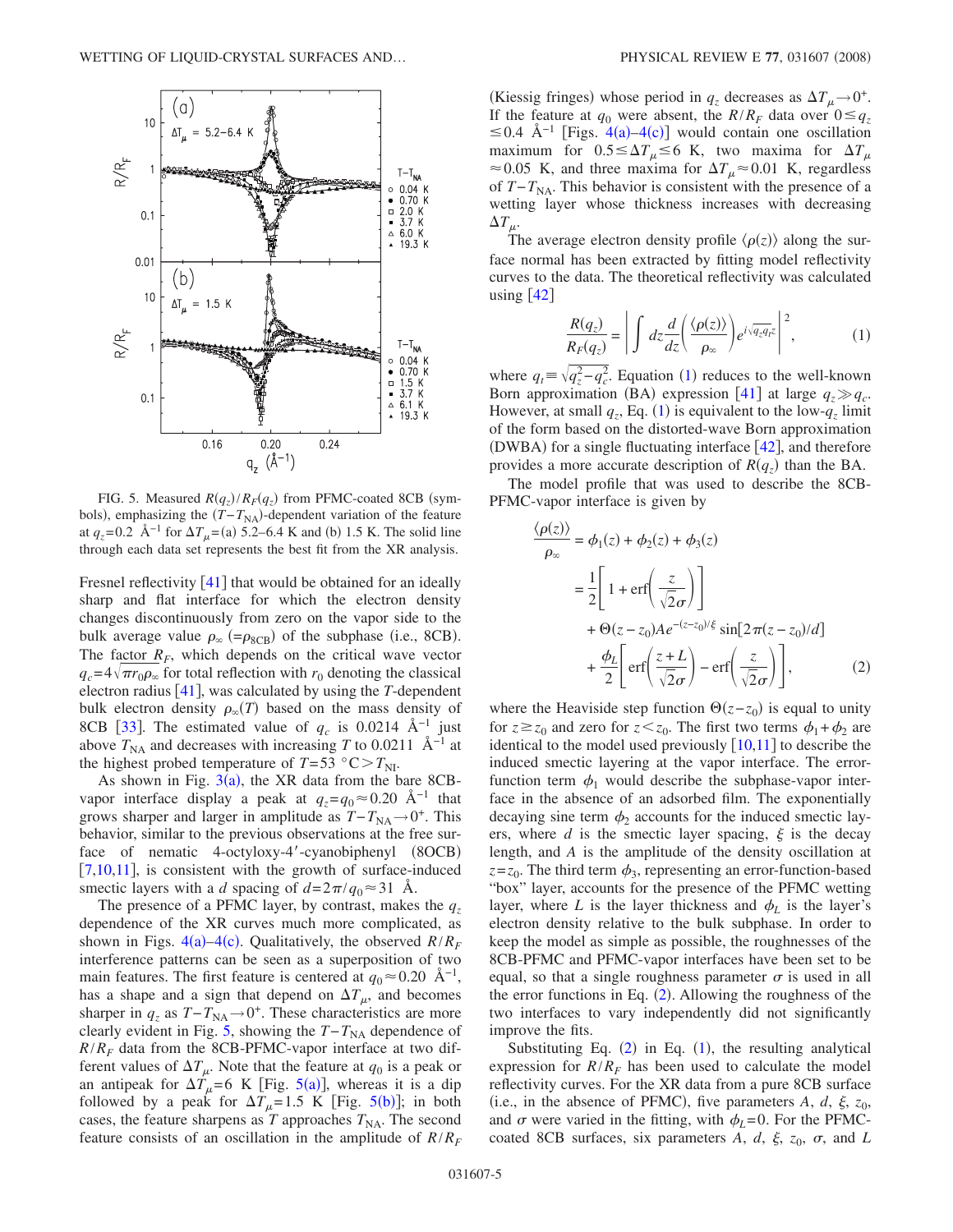| $T-T_{NA}$<br>(K) | A                      | $\overline{d}$<br>$\rm(\AA)$ | ξ<br>A)      | $z_0$<br>(A)         | $\sigma$<br>(A) |
|-------------------|------------------------|------------------------------|--------------|----------------------|-----------------|
| 0.03              | $0.077 \pm 0.002$      | $31.43 \pm 0.01$             | $981 \pm 59$ | $6.5 \pm 0.7$        | $4.5 \pm 0.1$   |
| 0.19              | $0.085 \pm 0.002$      | $31.43 \pm 0.02$             | $463 \pm 25$ | $6.7 \pm 0.5$        | $4.5 \pm 0.1$   |
| 1.44              | $0.105 \pm 0.004$      | $31.44 \pm 0.05$             | $155 \pm 9$  | $7.4 \pm 0.3$        | $4.4 \pm 0.1$   |
| 9.01              | $0.180 \pm 0.013$      | $30.3 \pm 0.5$               | $31 \pm 2$   | $9.2 \pm 0.6$        | $3.8 \pm 0.3$   |
| 20.9              | $0.28_{-0.07}^{+0.11}$ | $28.3^{+1.7}_{-1.1}$         | $15 \pm 3$   | $10.2^{+0.7}_{-1.4}$ | $3.4 \pm 0.7$   |

<span id="page-5-0"></span>TABLE I. List of best-fit parameters for fitting to the XR data for the free surface of bare 8CB in Fig. [3.](#page-2-1) The electron density profile  $\langle \rho(z) \rangle / \rho_{\infty}$  was modeled using Eq. ([2](#page-4-2)) with  $\phi_L = 0$ .

were varied. In order to minimize the number of free parameters, the relative density  $\phi_L$  of the wetting layer was kept fixed at the physically expected value of  $\phi_L = \rho_{\text{PFMC}} / \rho_{\text{8CB}}$  $= 1.59$  [[43](#page-9-34)], which is approximately independent of *T* over the probed range of  $T_{\text{NA}} < T < 53$  °C. For most of the XR data, the data points for  $q_z \geq 0.1$  Å<sup>-1</sup> were included in the fits. The only exception is that, for the data sets from the PFMC films with the largest probed thickness  $(L>40 \text{ Å})$ , for which  $R/R_F$  rises steeply just above  $q_c$ , the fitting range of  $q_z$ ≥0.06 Å<sup>−1</sup> was used instead. The best-fit *R*/*R<sub>F</sub>* curves for bare and PFMC-coated 8CB surfaces are shown as solid lines in Fig.  $3(a)$  $3(a)$  and in Figs.  $4(a)$  $4(a)$ -4(c) and [5,](#page-4-0) respectively, and the corresponding best-fit electron density profiles  $\langle \rho(z) \rangle / \rho_{\infty}$  are shown in Figs. [3](#page-2-1)(b) and [4](#page-3-0)(d)[–4](#page-3-0)(f). The best-fit parameters for the shown curves are listed in Table [I](#page-5-0) (bare

8CB) and in Table [II](#page-5-1) (PFMC films on 8CB).

The extracted profiles clearly demonstrate both the presence of interface-induced smectic layers on the liquid-crystal side and their growth as  $T-T_{NA} \rightarrow 0^+$ . Regardless of whether the liquid crystal is in contact with vapor  $[Fig. 3(b)]$  $[Fig. 3(b)]$  $[Fig. 3(b)]$  or with a liquid (PFMC) film [Figs.  $4(d) - 4(f)$  $4(d) - 4(f)$ ], the 8CB side of  $\langle \rho(z) \rangle / \rho_{\infty}$  exhibits an oscillation whose periodicity is essentially equal to the smectic layer spacing of  $d=31.7$  Å for 8CB [[32,](#page-9-28)[37,](#page-9-26)[40](#page-9-29)], and the effective number of induced smectic layers, as measured by  $\xi$ , increases with decreasing  $T-T_{NA}$ . The profiles further indicate that, at each  $T-T_{NA}$ , the wetting film thickness grows monotonically as  $\Delta T_{\mu} \rightarrow 0^+$  [Figs.  $4(d) - 4(f)$  $4(d) - 4(f)$ ; Table [II](#page-5-1)]. Together with the apparent insensitivity of  $T_{\text{NA}}$  to the presence of PFMC (Sec. II B), the fact that the XR data can be fitted well with the expected value of  $\phi_L$ 

<span id="page-5-1"></span>TABLE II. List of best-fit parameters for fitting to the XR data for PFMC-coated surfaces of 8CB in Fig. [4.](#page-3-0) The electron density profile  $\langle \rho(z) \rangle / \rho_{\infty}$  was modeled using Eq. ([2](#page-4-2)) with  $\phi_L$ =1.59.

| $T - T_{NA}$<br>(K)       | $\Delta T_{\mu}$<br>(K) | A                         | $\boldsymbol{d}$<br>$(\AA)$ | $\xi$<br>$(\AA)$ | $z_0$<br>$(\AA)$ | $\sigma$<br>$(\AA)$ | L<br>$(\AA)$   |  |  |  |  |
|---------------------------|-------------------------|---------------------------|-----------------------------|------------------|------------------|---------------------|----------------|--|--|--|--|
|                           |                         |                           |                             |                  |                  |                     |                |  |  |  |  |
| (a) $T - T_{NA} = 0.7$ K  |                         |                           |                             |                  |                  |                     |                |  |  |  |  |
| 0.70                      | 6.38                    | $0.076 \pm 0.015$         | $31.42 \pm 0.17$            | $305 \pm 78$     | $9.3 \pm 0.9$    | $4.7 \pm 0.4$       | $4.1 \pm 0.8$  |  |  |  |  |
| 0.71                      | 1.47                    | $0.102 \pm 0.013$         | $31.58 \pm 0.07$            | $216 \pm 24$     | $8.8 \pm 0.5$    | $5.3 \pm 0.1$       | $9.1 \pm 0.3$  |  |  |  |  |
| 0.72                      | 0.502                   | $0.085 \pm 0.005$         | $31.56 \pm 0.05$            | $221 \pm 18$     | $9.8 \pm 0.4$    | $5.6 \pm 0.1$       | $13.6 \pm 0.3$ |  |  |  |  |
| 0.72                      | 0.164                   | $0.082 \pm 0.005$         | $31.52 \pm 0.05$            | $230 \pm 19$     | $9.3 \pm 0.5$    | $5.8 \pm 0.1$       | $20.1 \pm 0.4$ |  |  |  |  |
| 0.72                      | 0.052                   | $0.079 \pm 0.005$         | $31.48 \pm 0.06$            | $230 \pm 21$     | $9.0 \pm 0.7$    | $5.8 \pm 0.1$       | $29.0 \pm 0.3$ |  |  |  |  |
| 0.72                      | 0.016                   | $0.072 \pm 0.010$         | $31.65 \pm 0.25$            | $259 \pm 53$     | $10.0 \pm 0.5$   | $6.0 \pm 0.1$       | $37.8 \pm 0.4$ |  |  |  |  |
| 0.72                      | 0.009                   | $0.059 \pm 0.006$         | $31.57 \pm 0.10$            | $221 \pm 32$     | $11.1 \pm 0.7$   | $5.8 \pm 0.1$       | $42.2 \pm 0.4$ |  |  |  |  |
| (b) $T - T_{NA} = 3.7$ K  |                         |                           |                             |                  |                  |                     |                |  |  |  |  |
| 3.69                      | 5.86                    | $0.094_{-0.009}^{+0.046}$ | $31.54 \pm 0.24$            | $76 \pm 7$       | $9.2 \pm 0.7$    | $5.0 \pm 0.3$       | $4.9 \pm 0.8$  |  |  |  |  |
| 3.69                      | 1.52                    | $0.106 \pm 0.008$         | $31.62 \pm 0.12$            | $76 \pm 5$       | $9.5 \pm 0.3$    | $5.5 \pm 0.1$       | $9.3 \pm 0.4$  |  |  |  |  |
| 3.68                      | 0.172                   | $0.092 \pm 0.009$         | $31.55 \pm 0.17$            | $74 + 7$         | $11.3 \pm 0.7$   | $6.5 \pm 0.1$       | $19.3 \pm 0.3$ |  |  |  |  |
| 3.68                      | 0.022                   | $0.112 \pm 0.014$         | $31.72 \pm 0.22$            | $78 \pm 8$       | $9.0 \pm 0.4$    | $6.7 \pm 0.2$       | $38.6 \pm 0.3$ |  |  |  |  |
| (c) $T - T_{NA} = 19.3$ K |                         |                           |                             |                  |                  |                     |                |  |  |  |  |
| 19.3                      | 6.45                    | $0.21^{+0.07}_{-0.05}$    | $29 \pm 4$                  | $14 \pm 4$       | $8.8 \pm 0.6$    | $5.9 \pm 1.0$       | $8 \pm 3$      |  |  |  |  |
| 19.3                      | 1.53                    | $0.21^{+0.23}_{-0.11}$    | $30 \pm 7$                  | $13^{+8}_{-5}$   | $9.1 \pm 1.3$    | $6.2^{+0.9}_{-0.5}$ | $14 \pm 4$     |  |  |  |  |
| 19.3                      | 0.519                   | $0.18_{-0.11}^{+0.29}$    | $30 \pm 6$                  | $13^{+10}_{-6}$  | $9.2 \pm 1.6$    | $6.3^{+0.4}_{-0.2}$ | $19 \pm 3$     |  |  |  |  |
| 19.3                      | 0.184                   | $0.14^{+0.18}_{-0.10}$    | $33^{+9}_{-6}$              | $14^{+16}_{-7}$  | $9 \pm 3$        | $6.5 \pm 0.4$       | $24 \pm 2$     |  |  |  |  |
| 19.2                      | 0.072                   | $0.11^{+0.11}_{-0.05}$    | $33^{+5}_{-4}$              | $16^{+9}_{-7}$   | $8.2 \pm 1.1$    | $6.5 \pm 0.1$       | $31.2 \pm 0.8$ |  |  |  |  |
| 19.1                      | 0.020                   | $0.10^{+0.11}_{-0.05}$    | $34^{+5}_{-3}$              | $15^{+10}_{-7}$  | $8.9 \pm 1.0$    | $6.7 \pm 0.1$       | $42.4 \pm 0.8$ |  |  |  |  |
| 19.1                      | 0.012                   | $0.11^{+0.12}_{-0.05}$    | $33^{+5}_{-4}$              | $15^{+10}_{-7}$  | $9.0 \pm 1.0$    | $6.9 \pm 0.1$       | $47.4 \pm 0.9$ |  |  |  |  |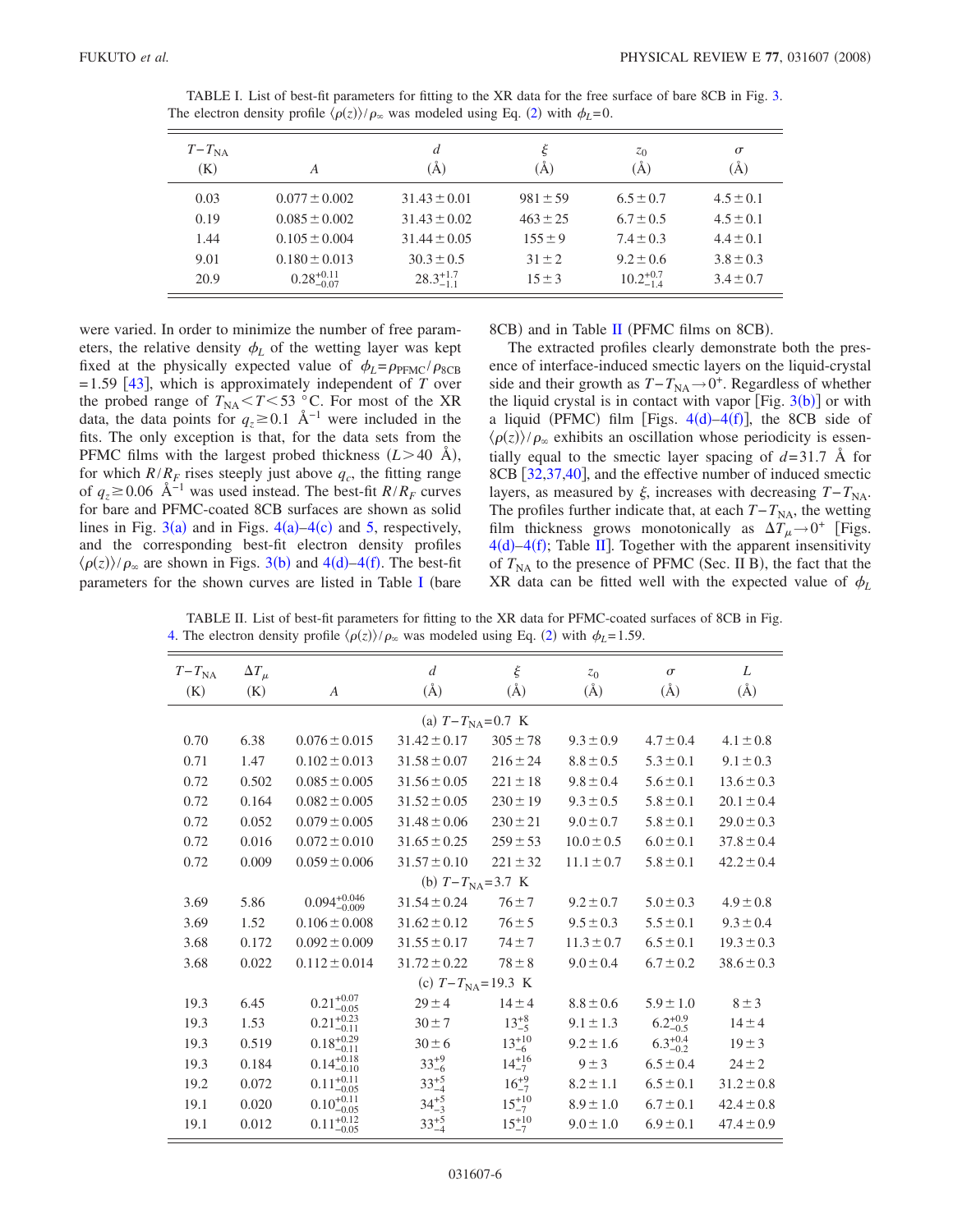= 1.59 supports the assumption about the immiscibility between PFMC and 8CB.

The XR data analysis above provides quantitative insights into the induced smectic layering of 8CB (through  $d$ ,  $\xi$ ,  $A$ , and  $z_0$ ) and the wetting behavior of PFMC (via *L*). These two phenomena are discussed separately in Secs. III B and III C below. We conclude this section with comments on the extracted interfacial roughness  $\sigma$ .

For a *single* fluid-fluid interface, the capillary-wave contribution  $\sigma_c$  to the measured roughness is often well approximated by  $\sigma_c^2 = (k_B T / 2 \pi \gamma) \ln(q_{\text{max}} / \Delta q_y)$  [[24,](#page-9-15)[44](#page-9-35)]. The surface tension is  $\gamma = 26$  mN/m for 8CB just above  $T_{NA}$  [[31](#page-9-24)], the upper cutoff wave vector for the shortest allowed capillary wavelength is estimated to be  $q_{\text{max}}$ =0.5 Å<sup>-1</sup> [[45](#page-9-36)], and the full width at half maximum (FWHM) detector resolution (Sec. II A) can be taken to be  $\Delta q_y$ = 0.0004 Å<sup>-1</sup> at the midpoint  $q_z$ =0.3 Å<sup>-1</sup> of the typical fitting range. These values yield an estimated capillary roughness of  $\sigma_c$ =4.4 Å, in good agreement with the extracted values of  $\sigma$  for the 8CB-vapor interface (Table [I](#page-5-0)). This demonstrates that the width of the bare 8CB surface is dominated by the capillary roughness and that the intrinsic width is negligible. As for the PFMCcoated 8CB surface, the interpretation of  $\sigma$  is somewhat ambiguous since the use of this single roughness parameter neglects the fact that the widths of the two interfaces (8CB-PFMC and PFMC-vapor) are expected to be different [[24](#page-9-15)[,27](#page-9-37)]. Nevertheless, it is physically reasonable that wetting, which lowers the interfacial energy, results in larger values of  $\sigma$  for the PFMC-coated 8CB (Table [II](#page-5-1)) than those for the 8CB-vapor interface. Moreover, at each fixed temperature  $T-T_{NA}$ , the extracted  $\sigma$  tends to increase with increasing PFMC thickness *L*. This behavior is qualitatively consistent with the decoupling of the two interfaces at large separation, which has been shown to result in an enhancement of the capillary roughness at each interface  $\lceil 24, 27 \rceil$  $\lceil 24, 27 \rceil$  $\lceil 24, 27 \rceil$  $\lceil 24, 27 \rceil$  $\lceil 24, 27 \rceil$ .

## **B. Induced smectic layering at liquid-liquid crystal interfaces**

The temperature dependence of the fitted  $\xi$ , the surfaceinduced smectic decay length, is plotted in Fig.  $6(a)$  $6(a)$ , both for the free surface of 8CB and for the PFMC-coated 8CB surface. For comparison, the solid line in the figure represents the longitudinal bulk correlation length  $\xi_{\parallel} = \xi_{\parallel,0}(T/T_{\text{NA}})$  $(-1)^{-\nu_{\parallel}} = (3.8 \text{ \AA})(T/T_{\text{NA}} - 1)^{-0.70}$  for the smectic order in the nematic phase of 8CB, based on Ref.  $\left[39\right]$  $\left[39\right]$  $\left[39\right]$  (also see Refs. [[37](#page-9-26)[,40](#page-9-29)]). The diverging  $\xi_{\parallel}(T)$  is associated with the nearly second-order nature of the NA transition of 8CB  $[34,37,40]$  $[34,37,40]$  $[34,37,40]$  $[34,37,40]$  $[34,37,40]$ and signifies the enhancement of critical fluctuations as *T*  $\rightarrow T_{\text{NA}}$ .

Figure  $6(a)$  $6(a)$  shows that, independent of whether the 8CB surface is bare or coated with PFMC, the measured values of  $\xi$  are in good agreement with  $\xi$  in terms of both magnitudes and *T* dependence, except at the smallest probed values of  $T - T_{NA} < 0.1$  K [[46](#page-10-0)]. The observation  $\xi(T) \approx \xi_{\parallel}(T)$  implies that the induced smectic layering at both the 8CB-vapor (nematic-vapor) and 8CB-PFMC (nematic-liquid) interfaces is driven by *critical adsorption*, originating from (i) the existence of a boundary condition that favors the formation of

<span id="page-6-0"></span>

FIG. 6. (Color online) The extracted decay length  $\xi$  of the density oscillation for the induced smectic layering and the oscillation amplitude  $A_1 = A \exp(-d/4\xi)$  [in units of  $\langle \rho(z) \rangle / \rho_{\infty}$ ] at the center position  $z_1 = z_0 + d/4$  of the first smectic layer, obtained from the XR analysis. (a)  $\xi$  and (b)  $A_1$  as functions of  $T-T_{NA}$  for the 8CB-vapor interface (filled circles) and the PFMC-coated 8CB (open symbols), where the vertical dashed line indicates  $T_{\text{NI}}$  for 8CB. In (a), the solid line corresponds to the longitudinal bulk correlation length  $\xi_{\parallel} = (3.8 \text{ Å})(T/T_{\text{NA}}-1)^{-0.70}$  for the smectic fluctuations in nematic 8CB  $[39]$  $[39]$  $[39]$ , where its extrapolation beyond  $T_{\text{NI}}$  is shown as the dashed line. (c)  $A_1$  vs  $\Delta T_\mu$  for PFMC-coated nematic 8CB at *T*  $-T_{NA} = 0.7$  K (open triangles) and 3.7 K (open squares).

the first smectic layer and (ii) the presence of critical fluctuations that leads to the persistence of layering into the bulk material. A similar *T*-dependent smectic growth behavior has been observed previously at the free surface of an 8CB analog, 8OCB  $[6,7,10,11]$  $[6,7,10,11]$  $[6,7,10,11]$  $[6,7,10,11]$  $[6,7,10,11]$  $[6,7,10,11]$ , and at buried interfaces between nematic [8](#page-9-39)CB and solid substrates  $[8,13]$  $[8,13]$  $[8,13]$ .

The effects of vapor and PFMC on the boundary conditions of 8CB can be examined further by comparing the amplitude  $A_1 = A \exp(-\frac{d}{4\zeta}) \approx \frac{\rho(z_1)}{\rho_{\infty} - 1}$  of the smectic density oscillation at the maximum position  $z_1 \equiv z_0 + d/4$ , corresponding to the middle of the first smectic layer Figs.  $3(b)$  $3(b)$  and  $4(d)$  $4(d)$ – $4(f)$ ]. The amplitude  $A_1$  should serve as a reliable measure of the surface smectic order parameter  $\psi_s$  in the case of nematic 8CB, for which the induced smectic lay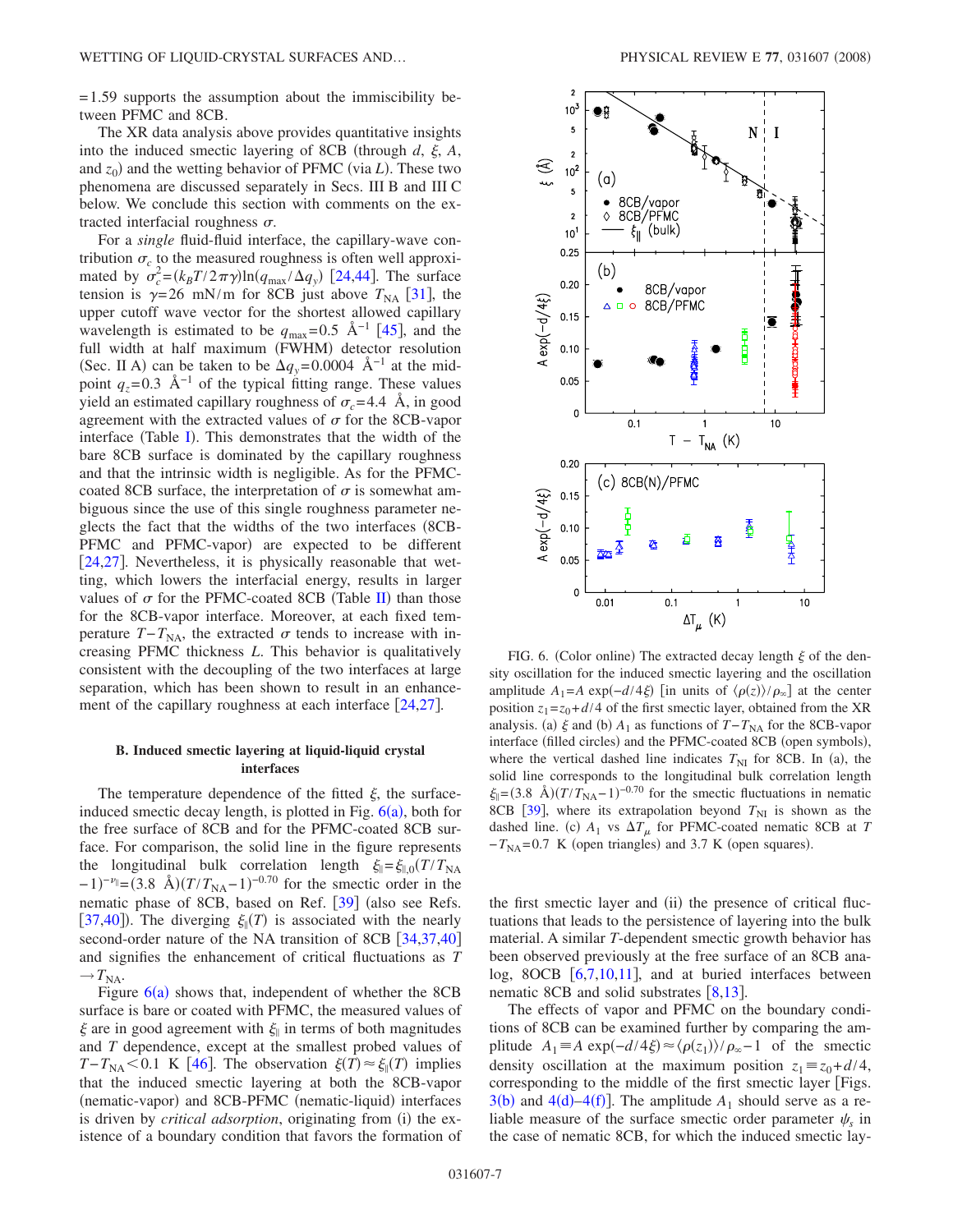ers are well defined and extend far from the interface. The extracted  $A_1$ , based on the best-fit parameters  $(A,d,\xi)$ , is plotted as a function of  $T - T_{NA}$  and  $\Delta T_{\mu}$  in Figs. [6](#page-6-0)(b) and 6(c), respectively. On the nematic side  $(T - T_{NA} < 7 K)$  in Fig.  $6(b)$  $6(b)$ , the  $A_1$  values for the PFMC-coated 8CB are comparable to those obtained for bare 8CB, within the scatter of the data. For the PFMC-coated nematic 8CB surface, Fig. [6](#page-6-0)(c) further shows no systematic dependence of  $A_1$  on  $\Delta T_{\mu}$ . These observations strongly suggest that the surface order parameter  $\psi_s$  is independent of whether the nematic 8CB is in contact with vapor or PFMC and remains unchanged no matter how much PFMC liquid is adsorbed, at least up to the maximum probed PFMC thickness of  $L \sim 50$  Å. This result should be contrasted from the recent study by Lau *et al.* [[13](#page-9-4)] of the smectic layer growth at nematic-8CB–solid-substrate interfaces, in which the surface order parameter was found to differ, by as much as a factor of 2, among four different surface treatments of  $Si/SiO<sub>2</sub>$  substrates.

In the smectic-*A* phase of 8CB, each smectic layer consists of a bilayerlike molecular arrangement such that the cyanobiphenyl head groups segregate toward the central plane of the layer with some degree of overlap and the alkyl tails point away from the central plane, respectively  $[32]$  $[32]$  $[32]$ . Thus, the maxima of the density oscillation in the profiles  $\langle \rho(z) \rangle$  [Figs. [3](#page-2-1)(b) and [4](#page-3-0)(d)[–4](#page-3-0)(f)] arise from the segregation of the cyanobiphenyl groups, whereas the minima correspond to the regions rich in the terminal  $-CH<sub>3</sub>$  groups. In view of this and Eq.  $(2)$  $(2)$  $(2)$ , it is significant that the observed offset  $z_0$ roughly satisfies  $z_0 \approx d/4$  ( $\approx 8$  Å; see Tables [I](#page-5-0) and [II](#page-5-1)), implying that for both the 8CB-vapor and 8CB-PFMC interfaces the terminal methyl group of 8CB is at the interface  $(z=0)$ . This is consistent with the homeotropic (normal-tointerface) orientation of 8CB molecules at both these interfaces.

It should be noted that the present study provides a more definitive measure of the phase factor  $z_0$  than the previous experiments on other liquid-crystal interfaces  $[7,9,10,13]$  $[7,9,10,13]$  $[7,9,10,13]$  $[7,9,10,13]$  $[7,9,10,13]$  $[7,9,10,13]$ . Tables [I](#page-5-0) and [II](#page-5-1) further indicate that the extracted values of  $z_0$ for the 8CB-PFMC interface exhibit less scatter than those for the 8CB-vapor interface. This illustrates one advantage of having a thin, high-contrast overlayer (PFMC), which makes it possible to obtain reliable phase information on the induced smectic order by exploiting the interference between the scattering from the additional (PFMC-vapor) interface and the underlying density modulation.

The homeotropic orientation of 8CB at the vapor interface is consistent with the general observation that, for the same number of carbon atoms, *n*-alkanes exhibit lower surface tensions than aromatic compounds, and that the -CH3-terminated surface generally has a lower surface energy than those materials that expose the  $-CH<sub>2</sub>$ - groups in the alkyl chain [[47](#page-10-1)]. For example, the surface tension at 20  $^{\circ}$ C is:  $\gamma = 18.4$  mN/m for *n*-hexane CH<sub>3</sub>(CH<sub>2</sub>)<sub>4</sub>CH<sub>3</sub>, 25.0 mN/m for cyclohexane  $(CH_2)_6$ , and 28.9 mN/m for benzene  $C_6H_6$ . Similarly, the observation of the homeotropically aligned 8CB at the interface with PFMC suggests that the minimization of overall interfacial energy favors the terminal -CH3 groups rather than the  $-CH_{2}$ - or cyanobiphenyl groups to be in contact with the fluorocarbon. This is one of the main results of the present study and is relevant, e.g., to the increasingly active research on the alignment of the columnar phases of discotic liquid crystals using fluorocarbon surfaces [ $14,15$  $14,15$ ]. Not unlike 8CB, these diskotic molecules are often composed of an aromatic core and emanating alkyl side chains.

The robustness of induced smectic layering at the PFMC-8CB interface is to be contrasted with our previous study of PFMC-coated surfaces of bulk liquid eicosane (C20), an *n*-alkane  $\left[23,24\right]$  $\left[23,24\right]$  $\left[23,24\right]$  $\left[23,24\right]$ . That study showed that an ultrathin layer of PFMC  $(L \sim 7 \text{ Å})$  was sufficient to completely suppress the surface frozen phase of C20  $\left|23\right|$  $\left|23\right|$  $\left|23\right|$ . The very different effects of a PFMC thin film on the surface ordering behavior of 8CB and C20 reflect the fundamentally different nature of surfaceinduced smectic layering and the surface freezing phenomenon. Unlike the smectic-*A* layers, which consist of a stacked two-dimensional (2D) liquid, the surface frozen monolayer of *n*-alkanes possesses a quasi-long-range 2D positional order. In the case of surface freezing at the air interface  $[5]$  $[5]$  $[5]$ , the terminal methyl groups are believed to play the role of a surfactant since the  $-CH_3$  groups have a lower surface energy than the -CH<sub>2</sub>- groups  $[47]$  $[47]$  $[47]$ . In turn, this promotes a conformational transition of the alkane chains to the all-*trans* configuration at a temperature where the underlying bulk remains molten  $[5]$  $[5]$  $[5]$ . However, at the PFMC interface, the absence of surface freezing suggests that the adsorption of -CH<sub>3</sub> groups does not significantly lower the surface energy and the bulk and surface freeze at the same temperature. We also note that, at the solid interface, surface freezing of alkanes has never been observed  $[48]$  $[48]$  $[48]$ . On the other hand, in the nematic phase of a liquid crystal, the surface-induced smectic layering has the same persistence length as the bulk smectic fluctuations. This suggests that the surface plays the role of fixing the phase of the layering and does not affect the strength of the layering (i.e.,  $\xi$  and  $A$ ). As with alkanes, the methyl groups are at the free surface. However, there is no change in the conformation of the chains associated with the NA transition. Thus, the driving force for the ordering is very different for these two systems. Despite these differences, however, the effect of the PFMC interface is apparently not strong enough to alter the orientational preference that favors the  $-CH_3$  groups at the interface.

#### **C. Wetting of liquid crystal surfaces**

The thickness *L* of the PFMC wetting film on 8CB, obtained from the best fits to the XR data, is plotted as a function of  $\Delta T_{\mu}$  in Fig. [7](#page-8-0) for the nematic 8CB subphase at *T*  $-T_{NA}=0.7$  and 3.7 K and for the isotropic 8CB subphase at  $T - T_{NA} = 19.3$  K (open symbols). For further comparison, Fig. [7](#page-8-0) also shows the previously measured data for the thickness of PFMC wetting films on bulk liquid eicosane (C20) at 37.2 °C (filled circles; from Ref.  $[23]$  $[23]$  $[23]$ ).

A major finding of the present study is that the observed thickening behavior of PFMC with decreasing  $\Delta T_{\mu}$  is consistent with *complete wetting*. In order to illustrate this, Fig. [7](#page-8-0) shows calculated curves (solid and dashed lines) for the 1/3 power law behavior  $L = [A_{\text{eff}} / (6 \pi n \Delta \mu)]^{1/3} \propto (\Delta T_{\mu})^{-1/3}$  that is expected for complete wetting films as the bulk liquid-vapor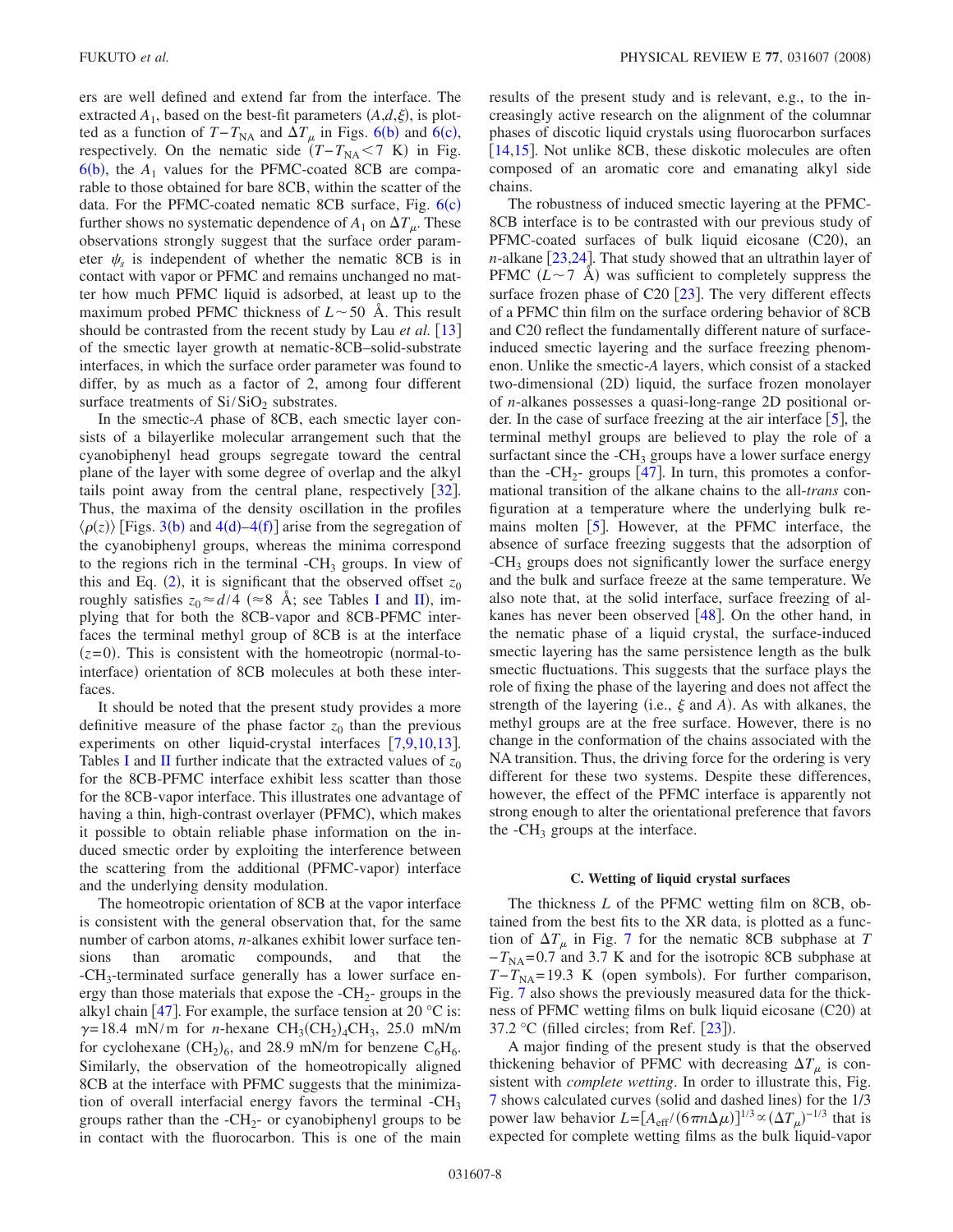<span id="page-8-0"></span>

FIG. 7. (Color online) The extracted thickness *L* of PFMC wetting films on 8CB as a function of  $\Delta T_{\mu}$ , obtained from the XR analysis, for PFMC on nematic 8CB at *T*−*T*<sub>NA</sub>=0.7 (open triangles) and 3.7 K (open squares) and on isotropic 8CB at  $T-T_{NA}$  $= 19.3$  K (open circles). The previously measured *L* for PFMC films on the liquid eicosane (C20) at  $T=37.2$  °C is shown as filled circles (from Ref.  $[23]$  $[23]$  $[23]$ ). The lines represent the  $1/3$  power law behavior  $L \propto (\Delta T_{\mu})^{-1/3}$  with an estimated effective Hamaker constant of  $A_{\text{eff}} = (1.5 \pm 0.5) \times 10^{-20}$  J for PFMC on C20.

coexistence is approached, i.e., as  $\Delta \mu \rightarrow 0^+$  for the chemical potential offset  $[1,2]$  $[1,2]$  $[1,2]$  $[1,2]$ . These curves are based on (i) the approximation  $\Delta \mu \approx (Q/T) \Delta T_{\mu}$  [[26](#page-9-20)[,27](#page-9-37)], (ii) the known latent heat of vaporization *Q* and number density *n* for liquid PFMC [[49](#page-10-3)], and (iii) the effective Hamaker constant for the PFMC films on C20, which is estimated from this plot to be  $A_{\text{eff}} = (1.5 \pm 0.5) \times 10^{-20}$  J. For the PFMC films on 8CB, similar graphical inspections yield an estimate of *A*eff  $=(1.1 \pm 0.4) \times 10^{-20}$  J for the nematic 8CB and  $(2.3 \pm 1.0)$  $\times 10^{-20}$  J for the isotropic 8CB. Figure [7](#page-8-0) shows that, within the uncertainties and scatter of the data, the observed  $\Delta T_{\mu}$  dependence of *L* can be described by the 1/3 power law at each  $T-T_{NA}$ , especially well for the films on the nematic subphase.

The complete wetting behavior of PFMC is rather robust and largely unaffected by subtle variations in the nature of the subphase. First of all, the PFMC thickness observed for a given  $\Delta T_{\mu}$  is not strongly dependent on *T*−*T*<sub>NA</sub>. Figure [7](#page-8-0) shows that the thickness *L* for the isotropic 8CB (open circles) tends to have slightly higher best-fit values than those for the nematic 8CB (open triangles and squares). However, for the thickest and thinnest films  $(L>40$  Å or  $L$ <10 Å), these differences in *L* are no more than the associated error bars and scatter in the data. It can also be shown that a better agreement between the nematic and isotropic cases is obtained if a more sophisticated approach is used to extract the PFMC thickness from the XR-based density profiles  $[50]$  $[50]$  $[50]$ . Similarly, the  $A_{\text{eff}}$  values estimated above for PFMC on nematic and isotropic 8CB agree with each other within their uncertainties. These observations imply that the amount of PFMC adsorbed on the 8CB surface is not strongly sensitive to the degree of interfacial smectic order, at least up to  $\zeta/d = 7 - 10$  smectic layers at  $T - T_{NA} = 0.7$  K (Table  $II$ ). This apparent insensitivity may be due to the fact that the van der Waals (vdW) interactions are long ranged

and tend to smear out the effects of ordering at intermolecular length scales.

Second, both the magnitude and the  $\Delta T_{\mu}$  dependence of *L* for the PFMC films on 8CB agree well with those for the PFMC films on C20 (Fig. [7](#page-8-0)). Evidently, the presence of cyanobiphenyl groups in 8CB does not significantly alter the wetting behavior of PFMC as compared to the case of the alkane C20. This result indicates that, as generally expected [[51](#page-10-5)], the vdW interactions between PFMC and 8CB are dominated by dispersion forces rather than by those involving the permanent dipole of the cyano group, the effect of which is reduced by the bilayerlike arrangement in the smectic layering.

The magnitudes of *A*eff estimated above are consistent with the vdW interactions between hydro- and fluorocarbons. With  $A_{ii}$  denoting the Hamaker constant for nonretarded vdW interactions between media  $i$  and  $j$ ,  $A_{\text{eff}}$  for a uniform fluorocarbon film ("F") on a uniform hydrocarbon subphase  $H^*(H^*)$  can be approximated as  $A_{eff} \approx A_{HF} - A_{FF} \approx \sqrt{A_{HH}A_{FF}}$  $-A_{\text{FF}}$  [[51](#page-10-5)]. In the absence of hydrogen bonds,  $A_{ii}$  can be estimated from the surface tension  $\gamma_i$  of medium *i* using the relation  $A_{ii}/\gamma_i$  ≈ 0.21 × 10<sup>-20</sup> J/(mN/m) [Eq. (11.35) of Ref. [[51](#page-10-5)]. Taking  $\gamma_F$ = 12.5 mN/m for PFMC [[27](#page-9-37)] and  $\gamma_H$  $= 26$  mN/m, which is within 1 mN/m of the known surface tensions for bare 8CB  $[31]$  $[31]$  $[31]$  and C20  $[5]$  $[5]$  $[5]$  at relevant *T*, the above approximations yield  $A_{\text{eff}} \approx 1.2 \times 10^{-20}$  J, in good agreement with the  $A_{\text{eff}}$  values estimated from the  $\Delta T_{\mu}$  dependence of the PFMC thickness.

### **IV. SUMMARY**

We studied the interfacial structure of the liquid crystal 8CB which was coated by a thin wetting film of an immiscible liquid, the fluorocarbon PFMC. The electron density profile across the 8CB-PFMC-vapor interface was extracted from XR measurements as a function of both the temperature  $T-T_{NA}$  of the 8CB subphase above the NA transition and the chemical potential  $\Delta \mu \propto \Delta T_{\mu} = T - T_{\text{res}}$  of the PFMC film relative to the bulk liquid reservoir.

The 8CB side of the nematic-liquid (8CB-PFMC) interface is characterized by critical adsorption of interfaceinduced smectic layers. This is demonstrated by the observation of an electron density modulation whose period is equal to the known smectic layer spacing and whose amplitude decays exponentially toward the nematic subphase. The degree of induced smectic order, as measured by the amplitude decay length  $\xi$ , is independent of the amount of adsorbed PFMC. However, the measured  $\xi$  increases as the NA transition temperature is approached from above, in quantitative agreement with the longitudinal correlation length  $\xi_{\parallel} \propto (T)$  $-T_{\text{NA}}$ )<sup>-0.7</sup> for the smectic fluctuations in the bulk nematic. The results indicate that, just as in the case of the 8CB-vapor interface, the 8CB molecules at the 8CB-PFMC interface are oriented homeotropically such that the terminal methyl groups are at the interface with the fluorocarbon liquid.

The extracted electron density profiles further demonstrate that PFMC completely wets the 8CB surface. The measured thickness of the PFMC wetting film increases with decreasing  $\Delta T_{\mu}$  according to the expected power law for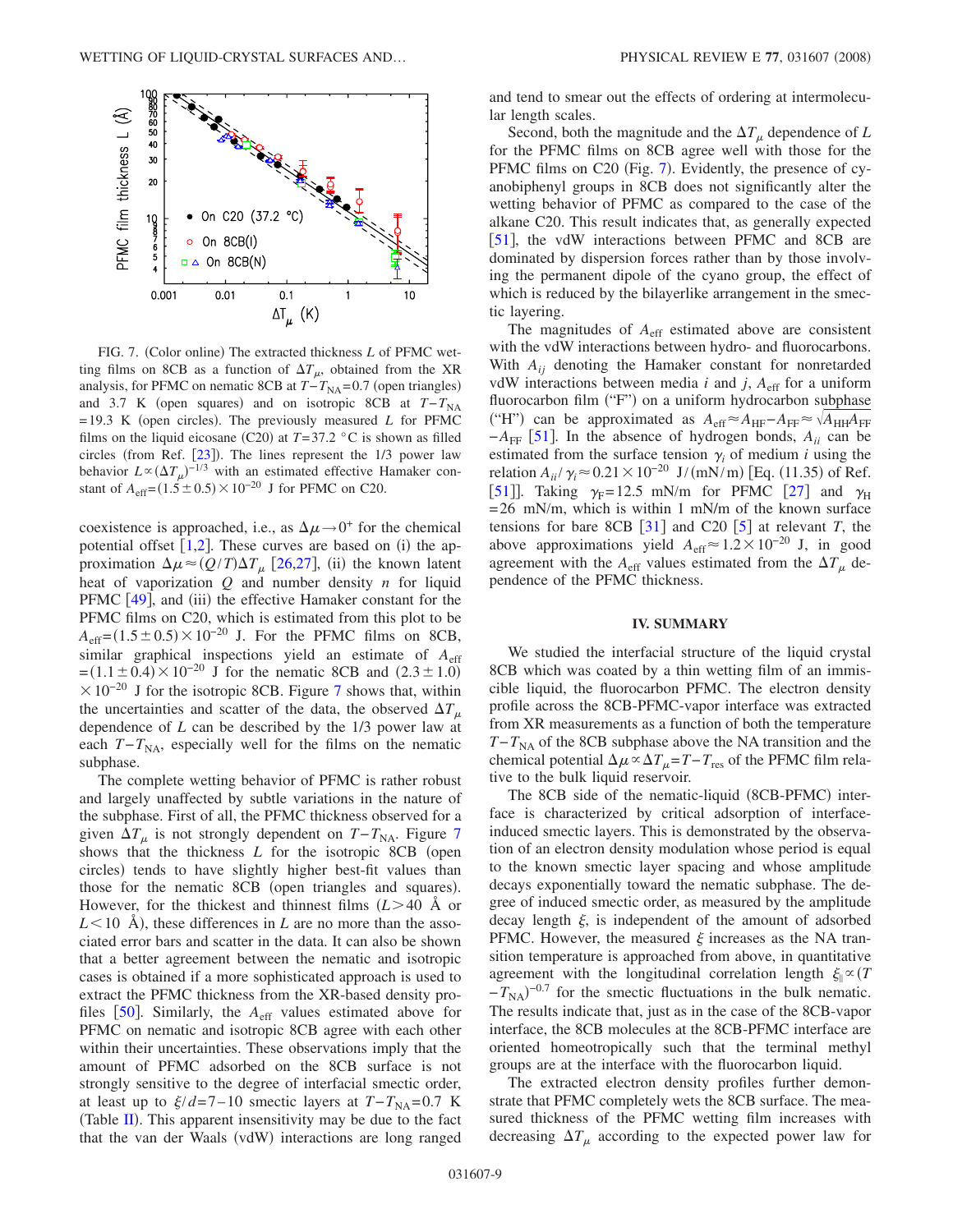complete wetting,  $L \propto (\Delta T_{\mu})^{-1/3}$ . The wetting behavior of PFMC is nearly independent of the degree of interfacial smectic order in the subphase. The estimated values of the effective Hamaker constant  $A_{\text{eff}}$ , based on the observed  $\Delta T_{\mu}$  dependence of *L*, are consistent with the dispersion interactions between hydro- and fluorocarbons.

## **ACKNOWLEDGMENTS**

We thank Antonio Checco for helpful comments. The work at Brookhaven National Laboratory was supported by the U.S. Department of Energy, under Contract No. DE-AC02-98CH10886. The work at Harvard was supported by the NSF Grant No. 03-03916.

- <span id="page-9-0"></span>[1] P. G. de Gennes, Rev. Mod. Phys. 57, 827 (1985).
- <span id="page-9-40"></span>2 D. E. Sullivan and M. M. Telo da Gama, in *Fluid Interfacial* Phenomena, edited by C. A. Croxton (Wiley, New York, 1986), p. 45.
- 3 S. Dietrich, in *Phase Transitions and Critical Phenomena*, edited by C. Domb and J. L. Lebowitz (Academic, New York, 1988), Vol. 12, p. 1.
- <span id="page-9-1"></span>[4] B. M. Law, Prog. Surf. Sci. 66, 159 (2001).
- <span id="page-9-2"></span>5 B. M. Ocko, X. Z. Wu, E. B. Sirota, S. K. Sinha, O. Gang, and M. Deutsch, Phys. Rev. E 55, 3164 (1997).
- <span id="page-9-3"></span>[6] J. Als-Nielsen, F. Christensen, and P. S. Pershan, Phys. Rev. Lett. 48, 1107 (1982).
- <span id="page-9-16"></span>7 P. S. Pershan and J. Als-Nielsen, Phys. Rev. Lett. **52**, 759  $(1984).$
- <span id="page-9-39"></span>[8] C. Rosenblatt, Phys. Rev. Lett. **53**, 791 (1984).
- <span id="page-9-17"></span>9 B. M. Ocko, A. Braslau, P. S. Pershan, J. Als-Nielsen, and M. Deutsch, Phys. Rev. Lett. 57, 94 (1986).
- <span id="page-9-18"></span>[10] P. S. Pershan, A. Braslau, A. H. Weiss, and J. Als-Nielsen, Phys. Rev. A 35, 4800 (1987).
- <span id="page-9-22"></span>[11] A. Braslau, Ph.D. thesis, Harvard University, Cambridge, 1988.
- [12] B. M. Ocko, Phys. Rev. Lett. **64**, 2160 (1990).
- <span id="page-9-4"></span>[13] Y. G. J. Lau, R. M. Richardson, and R. Cubitt, J. Chem. Phys. 124, 234910 (2006).
- <span id="page-9-5"></span>14 J. Piris, M. G. Debije, N. Stutzmann, B. W. Laursen, W. Pisula, M. D. Watson, T. Bjornholm, K. Mullen, and J. M. Warman, Adv. Funct. Mater. **14**, 1053 (2004).
- <span id="page-9-6"></span>15 R. I. Gearba, D. V. Anokhin, A. I. Bondar, W. Bras, M. Jahr, M. Lehmann, and D. A. Ivanov, Adv. Mater. (Weinheim, Ger.) 19, 815 (2007).
- <span id="page-9-7"></span>[16] R. J. Bushby and O. R. Lozman, Curr. Opin. Solid State Mater. Sci. 6, 569 (2002).
- <span id="page-9-8"></span>[17] C. Bahr, Phys. Rev. E  $73$ , 030702(R) (2006).
- <span id="page-9-9"></span>[18] P. Poulin, H. Stark, T. C. Lubensky, and D. A. Weitz, Science **275**, 1770 (1997).
- <span id="page-9-10"></span>[19] J.-C. Loudet, P. Barois, and P. Poulin, Nature (London) 407, 611 (2000).
- <span id="page-9-11"></span>20 I. I. Smalyukh, S. Chernyshuk, B. I. Lev, A. B. Nych, U. Ognysta, V. G. Nazarenko, and O. D. Lavrentovich, Phys. Rev. Lett. 93, 117801 (2004).
- <span id="page-9-12"></span>21 F. P. Nicoletta, D. Cupelli, G. De Filpo, and G. Chidichimo, Appl. Phys. Lett. **84**, 4260 (2004).
- <span id="page-9-13"></span>[22] J. M. Brake, M. K. Daschner, Y.-Y. Luk, and N. L. Abbott, Science 302, 2094 (2003).
- <span id="page-9-14"></span>[23] O. Gang, M. Fukuto, P. Huber, and P. S. Pershan, Colloids Surf., A 206, 293 (2002).
- <span id="page-9-15"></span>[24] M. Fukuto, O. Gang, K. J. Alvine, and P. S. Pershan, Phys. Rev. E 74, 031607 (2006).
- <span id="page-9-19"></span>[25] D. K. Schwartz, M. L. Schlossman, and P. S. Pershan, J. Chem.

Phys. 96, 2356 (1992).

- <span id="page-9-20"></span>[26] I. M. Tidswell, T. A. Rabedeau, P. S. Pershan, and S. D. Kosowsky, Phys. Rev. Lett. **66**, 2108 (1991).
- <span id="page-9-37"></span>[27] R. K. Heilmann, M. Fukuto, and P. S. Pershan, Phys. Rev. B 63, 205405 (2001).
- 28 M. Fukuto, Y. F. Yano, and P. S. Pershan, Phys. Rev. Lett. **94**, 135702 (2005).
- <span id="page-9-21"></span>[29] O. Gang, K. J. Alvine, M. Fukuto, P. S. Pershan, C. T. Black, and B. M. Ocko, Phys. Rev. Lett. 95, 217801 (2005).
- <span id="page-9-23"></span>[30] F. J. Kahn, Appl. Phys. Lett. 22, 386 (1973).
- <span id="page-9-24"></span>31 M. G. J. Gannon and T. E. Faber, Philos. Mag. A **37**, 117  $(1978).$
- <span id="page-9-28"></span>[32] A. J. Leadbetter, J. C. Frost, J. P. Gaughan, G. W. Gray, and A. Mosley, J. Phys. (Paris) 40, 375 (1979).
- <span id="page-9-32"></span>[33] D. A. Dunmur and W. H. Miller, J. Phys. (Paris), Colloq. 40, C3-141 (1979).
- <span id="page-9-38"></span>34 J. Thoen, H. Marynissen, and W. Van Dael, Phys. Rev. A **26**, 2886 (1982).
- <span id="page-9-30"></span>35 V. A. Korjenevsky and M. G. Tomilin, Liq. Cryst. **15**, 643  $(1993).$
- <span id="page-9-25"></span>36 P. DeSchrijver, W. VanDael, and J. Thoen, Liq. Cryst. **21**, 745  $(1996).$
- <span id="page-9-26"></span>[37] D. Davidov, C. R. Safinya, M. Kaplan, S. S. Dana, R. Schaetzing, R. J. Birgeneau, and J. D. Litster, Phys. Rev. B **19**, 1657 (1979).
- [38] H. von Kanel and J. D. Litster, Phys. Rev. A 23, 3251 (1981).
- <span id="page-9-27"></span>39 S. Sprunt, L. Solomon, and J. D. Litster, Phys. Rev. Lett. **53**, 1923 (1984).
- <span id="page-9-29"></span>[40] J. D. Litster, J. Als-Nielsen, R. J. Birgeneau, S. S. Dana, D. Davidov, F. Garcia-Golding, M. Kaplan, C. R. Safinya, and R. Schaetzing, J. Phys. (Paris), Colloq. **40**, C3-339 (1979).
- <span id="page-9-31"></span>41 J. Als-Nielsen and D. McMorrow, *Elements of Modern X-Ray* Physics (Wiley, Chichester, U.K., 2001).
- <span id="page-9-33"></span>[42] S. K. Sinha, E. B. Sirota, S. Garoff, and H. B. Stanley, Phys. Rev. B 38, 2297 (1988).
- <span id="page-9-34"></span>[43] We also tried to fit by allowing  $\phi_L$  to vary freely. However, for very thin wetting films ( $L \le 20$  Å), the parameters  $\phi_L$  and  $L$ were found to be strongly coupled and could not be independently determined with acceptably small uncertainties. On the other hand, for thick films  $(L \ge 20 \text{ Å})$ ,  $\phi_L$  and *L* are decoupled, and the best-fit value of  $\phi_L$  agreed with the physically expected value of  $\phi_L = \rho_{\text{PFMC}} / \rho_{\text{8CB}} = 1.59$  within its uncertainty. We therefore chose to use the fixed value of  $\phi_L$ = 1.59 in the final fitting.
- <span id="page-9-35"></span>[44] B. M. Ocko, X. Z. Wu, E. B. Sirota, S. K. Sinha, and M. Deutsch, Phys. Rev. Lett. **72**, 242 (1994).
- <span id="page-9-36"></span>[45] The upper-cutoff wave vector for the capillary fluctuations is expected to be limited by a molecular dimension *a* parallel to the interface such that  $q_{\text{max}} \approx \pi/a$  [[24,](#page-9-15)[44](#page-9-35)]. From the molecular